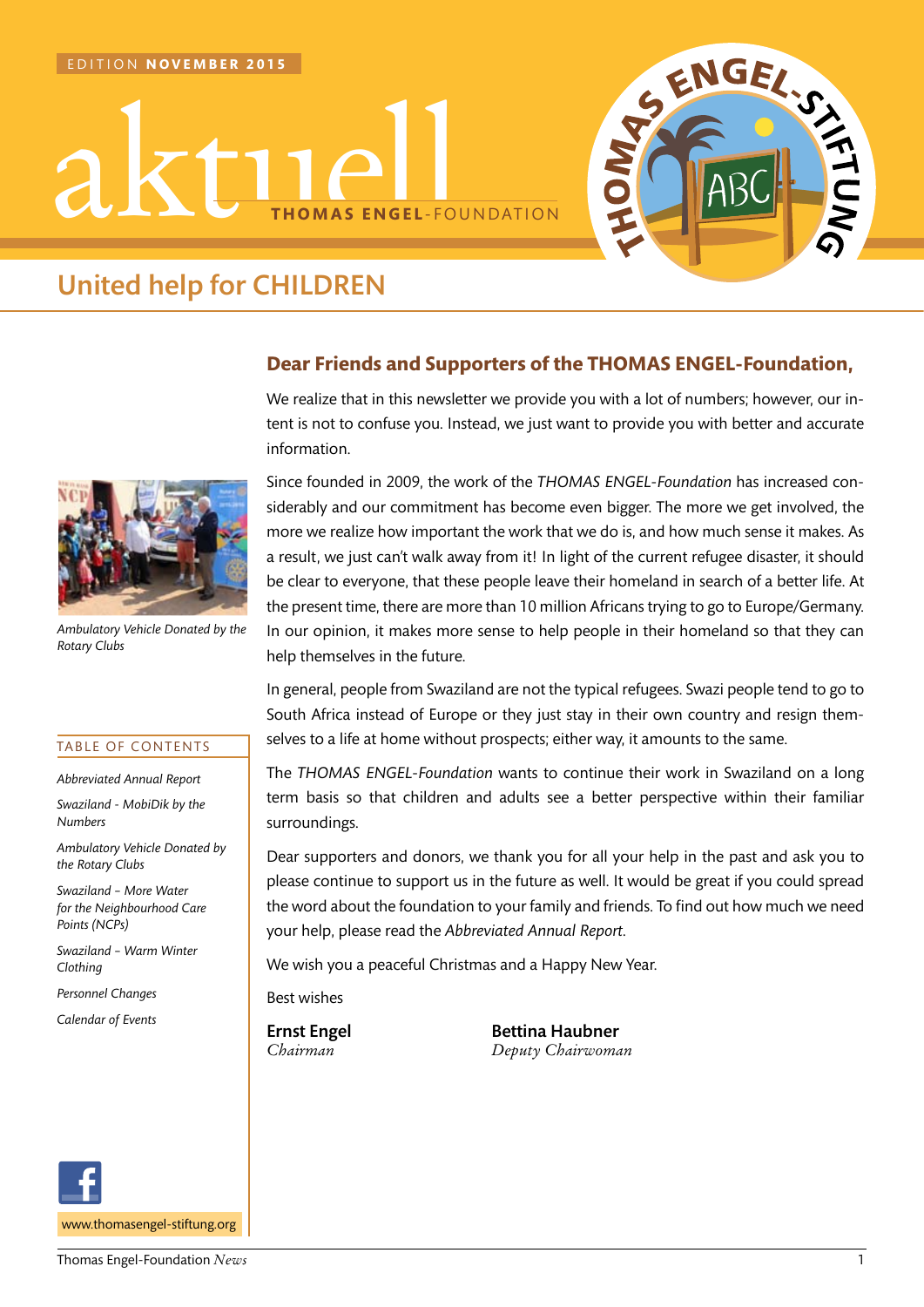# Abbreviated Annual Report

The smaller assistance projects in Ecuador and Tanzania are running as planned.

As you know, our main focus is in the south of Africa, in the small kingdom of Swaziland. Together with our partner organization *Hand in Hand Swaziland,* we take care of over 3,000 children, mainly orphans and now almost as many adults. Taking care of adults is a relatively new task to us and we must rise to the challenge of mastering this task, since it helps the children, indirectly. Paraphrasing the *THOMAS ENGEL-Foundation*'s motto "Helping people help themselves", we also feel the need to give adequate support to the adults in these communities. When we invest in the health and education of the children, we can expect longterm positive changes in the country. However, assistance can be achieved faster by funding income-generating activities, which at the present time is increasing in numbers. These activities are for sewing and agricultural projects. In order for the adults to be able to do these projects and while taking care of the children at the same time; the adults have to be healthy. To achieve this, we must not only take care of their health now and in the future, but also ensure the nutrition and education of children and adults.

By the end of 2015, we will have provided at least 190,000 Euro to our partner *Hand in Hand Swaziland* essentially for the following:

| <b>Operating costs including MobiDiK</b> |              |  |  |
|------------------------------------------|--------------|--|--|
| Personnel (10 Employees)                 | 52,000 Euro  |  |  |
| Office, Telephone, Utilities, etc.       | 10,000 Euro  |  |  |
| Vehicles (5), Fuel                       | 27,000 Euro  |  |  |
| Medicine, Hygiene                        | 11,000 Euro  |  |  |
| <b>Total</b>                             | 100,000 Euro |  |  |
|                                          |              |  |  |
| Other projects (excluding MobiDiK)       |              |  |  |
| <b>Rainwater Collection</b>              | 50,000 Euro  |  |  |
| Sponsorship of NCPs                      | 5,000 Euro   |  |  |
| Warm children's cloths for the winter    | 2,350 Euro   |  |  |
| 6 One-Room houses for needy families     | 9,700 Euro   |  |  |
| Construction costs for the Magele NCP    | 4,300 Euro   |  |  |
| 3 Workshops "Pre-school Education"       | 10,000 Euro  |  |  |
| <b>Total</b>                             | 81,350 Euro  |  |  |
|                                          |              |  |  |
| <b>Other Expenditures</b>                |              |  |  |
| Various purchases for MobiDik            | 5.000 Euro   |  |  |
| Other Workshops and Meetings             | 3.500 Euro   |  |  |
| <b>Total</b>                             | 8.500 Euro   |  |  |

Notwithstanding the very conscious handling of the limited resources, together with the smaller projects in Ecuador and Tanzania the total expenditures for the *THOMAS ENGEL-Foundation* for this year will be approximately 200,000 Euro.

Where does the money come from? Here is a rough estimate for  $2015$ 

| Income                                            |              |  |  |
|---------------------------------------------------|--------------|--|--|
| Income from the foundations endowment             | 9,500 Euro   |  |  |
| Donations from the founder                        | 25,000 Euro  |  |  |
| Other donations                                   | 60,000 Euro  |  |  |
| Earmarked donations for projects excl.<br>MobiDiK | 43,850 Euro  |  |  |
| Public funds                                      | 37,500 Euro  |  |  |
| Allocations from booster clubs                    | 5,000 Euro   |  |  |
| <b>Total Income</b>                               | 180.850 Euro |  |  |

In 2015, we will spend significantly more money then we have collected. Therefore, in order to execute our projects, we will have to tap into our reserves. In spite of this financial situation at the moment, we are not afraid to continue our important work in the future. Our work is being increasingly recognized, especially the fact that 100% of the donations go to the supervised help projects.

Both booster clubs, Fulda and Nastätten with their more than 100 members help make the *THOMAS ENGEL-Foundation* be known and generate additional revenue.

## Swaziland – MobiDik by the Numbers

The very rural and minimally infrastructure developed Shiselweni is the poorest of the four districts of Swaziland.

There, as part of the MobiDik project, two teams attend to the basic medical needs of thousands of children and now an increasing number of adults. Here are some numbers:

| <b>Medical Care</b>               | 2014  | as of 09/2015 |  |  |
|-----------------------------------|-------|---------------|--|--|
| Number of treated children        | 5,141 | 4,408         |  |  |
| Immunization against:             |       |               |  |  |
| -- Polio                          | 596   | 354           |  |  |
| -- DPT* + Hepatitis B             | 60    | 34            |  |  |
| -- Measles                        | 390   | 212           |  |  |
| -- DT*                            | 389   | 24            |  |  |
| <b>Medicine Dispensed</b>         |       |               |  |  |
| -- Vitamin A                      | 1,964 | 1,807         |  |  |
| -- Albendazole against pinworms   | 1,786 | 1,720         |  |  |
| Number of adults treated          | 848   | 3,260         |  |  |
| Number of children tested for HIV | 2,203 | 2,211         |  |  |
| -- Tested positive                | 11    | 6             |  |  |
| Number of adults tested for HIV   | 2,680 | 3,291         |  |  |
| -- Tested positive                | 130   | 80            |  |  |

\*DPT: Diphtheria, Whooping Cough, Tetanus

\*DT: Diphtheria, Tetanus

Vitamin A:

The German Newspaper wrote on 26. 08. 2011 analogously as follows:

*"According to estimates from the WHO, worldwide, 190 Million children under the age of 5 years could suffer from Vitamin A deficiency. This can lead to night blindness, growth disorders, and anaemia. These children are also more vulnerable to infections such as diarrhoea and measles. According to extensive studies at the University Hospital in Karachi, Pakistan, 24% or an estimated 600,000 children's lives could be saved in developing and emerging countries with the use of Vitamin A."*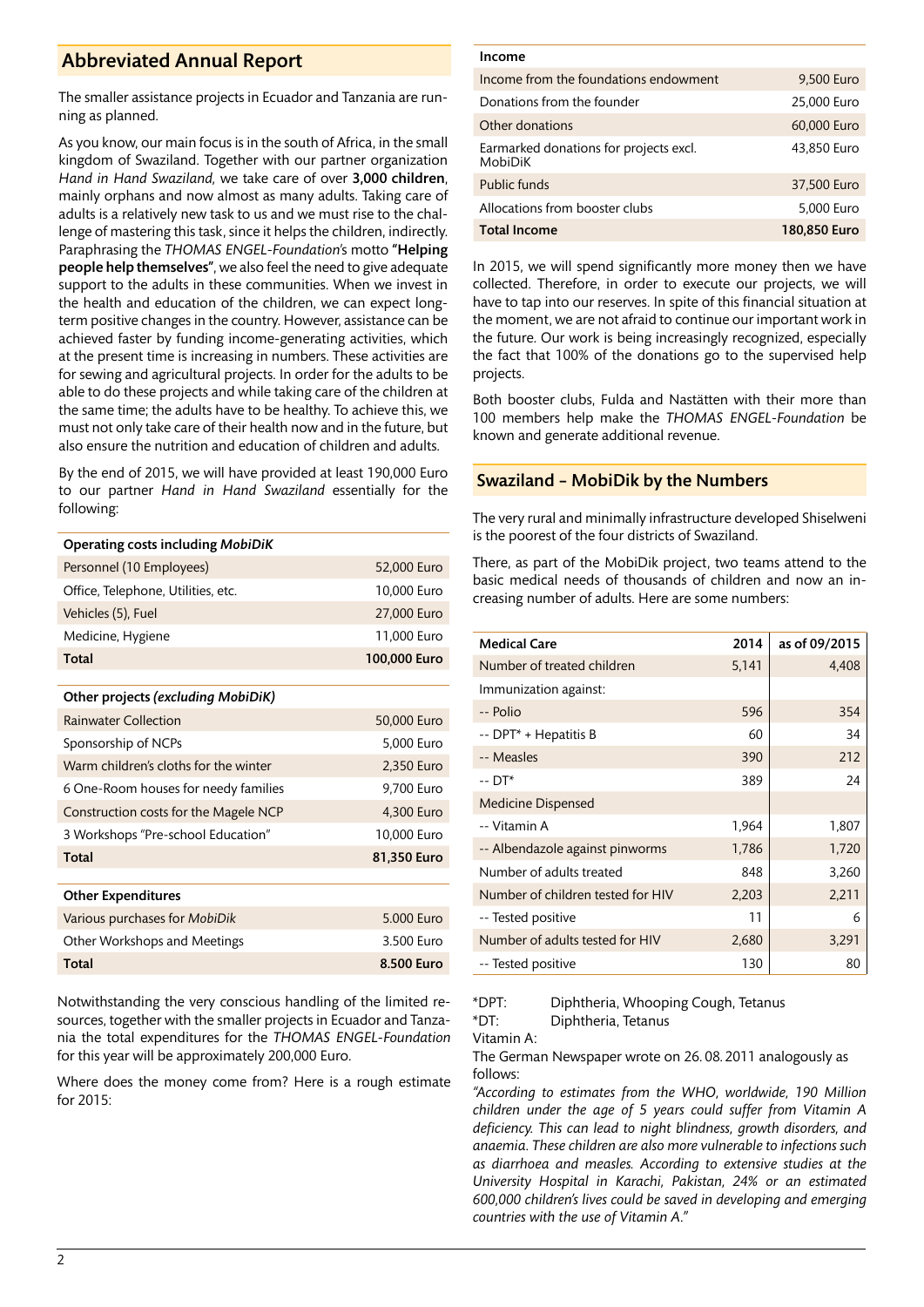HIV-testing is done by our partners in Swaziland, the American foundation, *Aids Healthcare Foundation (AHF)* (Formerly know as *Nhlangano AIDS Training Information and Counselling Centre (NATICC)*. One specially trained *AHF* employee accompanies each of our two *MobiDik-teams* to the the *Neighbourhood Care Points (NCPs)* locations.



*Ambulances with crew*

At this point, it makes little sense to comment on the above figures. We just want to give you, our dear reader, a brief overview of the preventive medical care that is done as part of the *MobiDik* project.

# Ambulatory Vehicle Donated by the Rotary Clubs

*"Important step towards better care – St. Goarshausen-Loreley Rotary Club allows use of an additional ambulatory vehicle"*– this was the headline in the local newspaper Rhein-Zeitung on 09.22.15

And it continues to say: *"The Rotary Club not only helps local projects, it also is involved in solving international problems. A great example in this area of responsibility is the help to the THOMAS ENGEL-Foundation. The focus of this foundation is Swaziland, a small kingdom in the south of Africa with 1.2 million inhabitants. Sadly, this country holds the worldwide record of the highest HIV-infections and consequently the lowest life expectancy. Almost half of the children are orphans or have only one parent. In order to take care of these children, as part of a mobile medical service, (MobiDik) nurses drive to the Neighbourhood Care Points (NCPs), located in the rural areas where children ages 6 months to 6 years receive preschool education and one warm meal a day given by local women (volunteers – caregivers). These medical teams give immunizations, treatment for worms and conduct HIV testing, which is the most important of all. If a child is diagnosed early, he/ she can be treated with medicine in the form of pills. The goal of the THOMAS ENGEL-Foundation is to have 3 ambulatory vehicles in order to take care of all the children in the 100 NCPs spread out through the Shiselweni district. Thanks to the Rotary Club St. Goarshausen-Loreley (Germany), the Rotary Club in Martin (Slovakia) and Rotary Club Mbabane (Swaziland) a second vehicle was purchased."*

The *THOMAS ENGEL-Foundation* and its partner organization *Hand in Hand Swaziland* are very thankful to the Rotary Clubs mentioned above. You can see how important this work is in the article titled *"MobiDik by the numbers"* in this newsletter.

# Swaziland – More Water for the Neighbourhood Care Points (NCPs)

In June 2015, we reported that we had already passed the first hurdle with the Federal Ministry for Economic Cooperation and Development (Germany) for them to pay 75% of the cost and installation of 100 new water tanks (5000 litres each). We can now report that our application was approved and **37,500 Euro** were deposited into the *THOMAS ENGEL–Foundations* bank account.

Since then, most water tanks have been installed on a cement foundation and have been connected to the existing water tanks. That means that by the end of this year, all NCPs will have a rainwater collection capacity of 10,000 litres each.

Therefore, a significant improvement of the water supply has been achieved for the more than 3,000 children. This water is used for cooking, drinking, washing hands and watering the existing vegetable gardens and the ones that still have to be established. In the past, the collected rain water was not sufficient, wells are non-existent and rivers or streams usually are far away and water quality is undesirable.

The primary reason for being awarded the grant by the German Government is due to the efforts of *Gerhard Grotz*, a volunteer from Barsbüttel (near Hamburg, Germany). He took care of the highly bureaucratic hurdle of the application process. Furthermore, he was also responsible for the procurement of the other 25% missing from the total cost of this project. Our heartfelt thanks to Gerhard.



*NCP with 2 tanks*

# Swaziland – Warm Winter Clothing

Winters in the south of Africa can be cold, especially during the months May, June and July. However, the children rarely have a complete set of clothing for winter. This is the reason why in 2014 we started the project "Winterhelp" to alleviate this problem.

This year we purchased warm jackets, pants, gloves and hats for 251 children from 8 NCPs at the price of E 35,132.47 *(Emalangeni (approximately 2,350 Euro))*. All this clothing was purchased in country and was done at the relatively low cost of 9.40 Euro per child; each child was completely clothed.

*Table on the next page:*